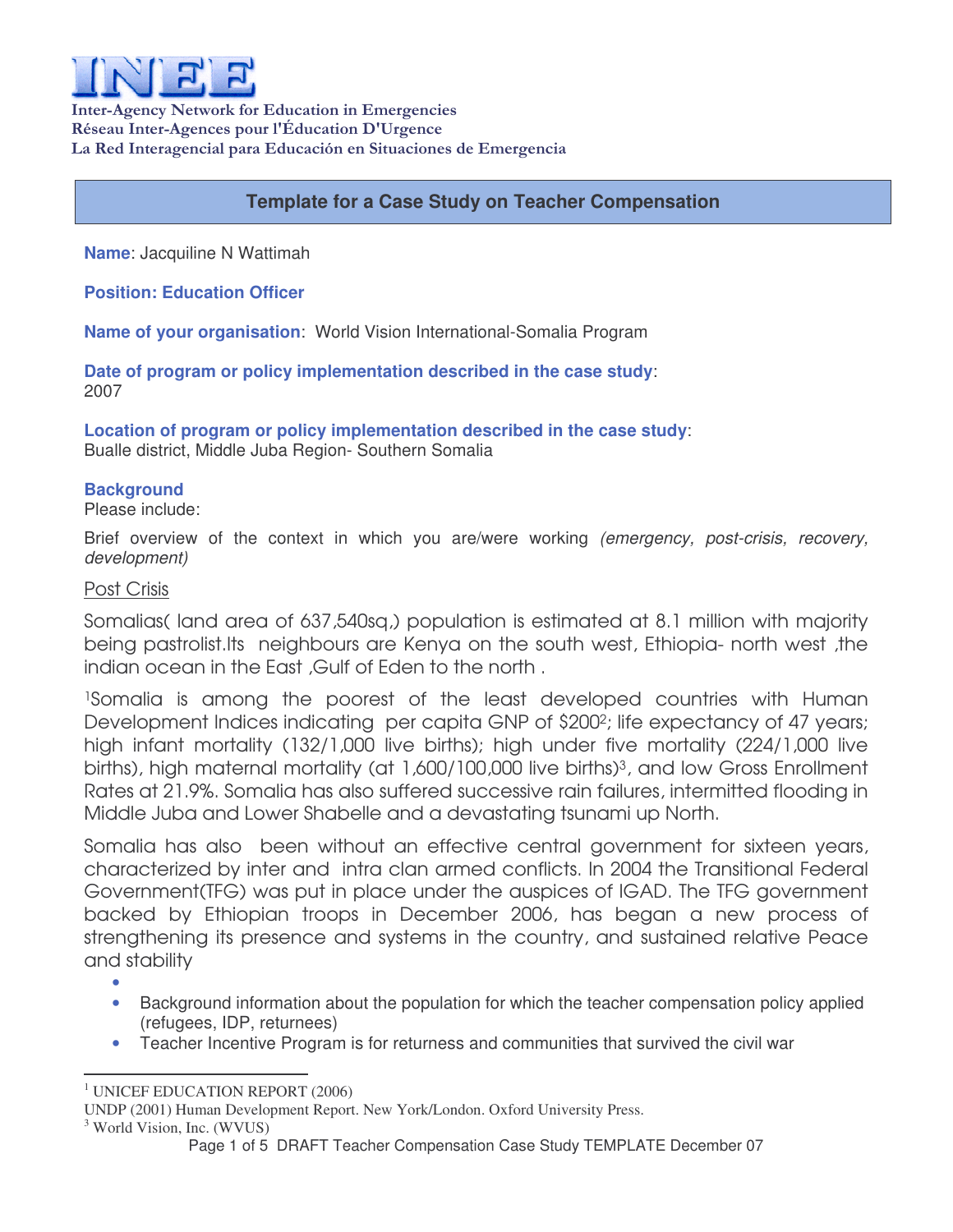• What kind of teachers were you working with:

 Teachers in government primary and secondary schools (including pre-school/ ECD) Teachers in government supported non-formal education programs/ learning centres etc Teachers in NGO supported schools aligned with the government system Teachers in NGO/ community supported non-formal education programs/ learning centres *xTeachers with or without formal teaching qualifications*

*xHeadteachers and classroom assistants x Volunteer teachers and paraprofrofessionals* Other:

Education is among the critical social sectors that essentially collapsed following years of destruction of facilities and loss of human capital through death, out-migrations or internal displacement. Although there have been many encouraging incidences of community led initiatives in establishing schools in Somalia, limitations in financial resources available to both emerging local governing institutions and communities mean that nation-wide system is struggling to cope with the rising demand for education especially in rural areas. In addition to there being insufficient number of schools and inadequate space in the few existing ones to accommodate all children, schools often lack basic facilities such as water and sanitation, as well as sports and recreational facilities. The quality of education provided is adversely affected by the shortage of trained teachers, demotivation amongst the teaching force caused by lack of salaries/incentives system and inadequate provision of teaching and learning resources

The number of teachers has continued to grow. In 2005, 10,588 teachers were recorded including 9082 male and 1,506 female teachers, resulting to an overall increase of 16.5%. This however does not correspond to the quality of education. Majority of teachers have been trained through in-service programmes by UNICEF, UNESCO and other international and local NGOs. Shortage of trained teachers is also caused by high attrition rates as a result of lack of job satisfaction, inadequate/ lack of remuneration and uncertainty in professional growth among others

The teachers the organization works with are those with or without formal teaching qualifications, headteachers and classroom assistants, volunteer teachers, paraprofessionals and clan teachers..

The least are the trained/professional teachers with most either being killed or running away to safety in the neighbouring countries. The minority who return are easily taken up by Organizations as there is an acute shortage of skilled labour.

According to UNICEF Report(2006) the National teachers population for Somalia/Puntland /South and Central Somalia(the three regions that make up Somalia) was 12,787 and south central total teacher population was 7,465. One of the key issues that contribute to lack of teachers besides qualification is lack of a consistent compensation system for teachers.

South/Central Somalia under the TFG Government doesn't have a teachers compensation policy in place.

**Teacher Compensation**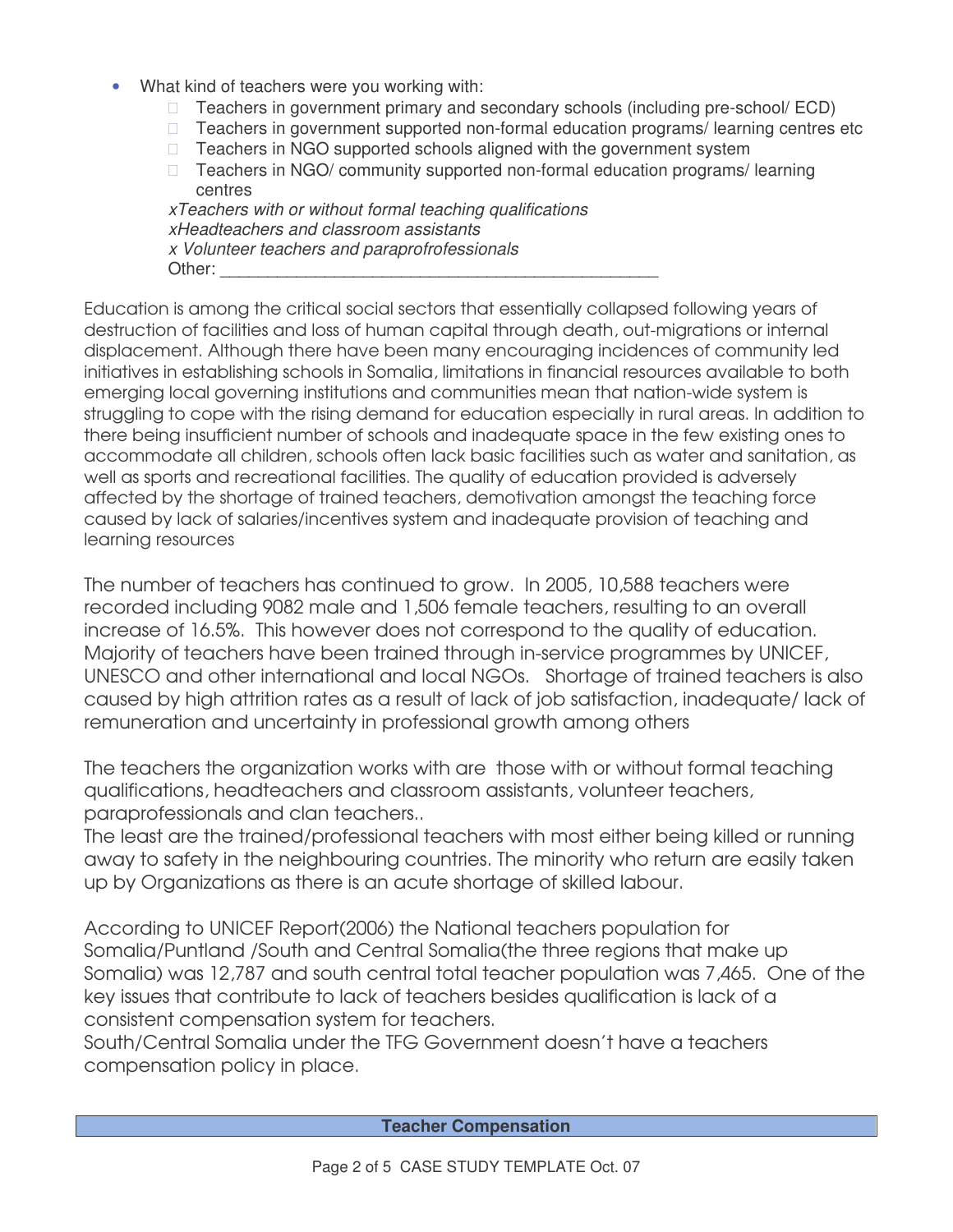Please describe your teacher compensation experience, including:

- Who are/were the key actors and what is/was their sphere of responsibilities with regard to the compensation of teachers
- How did the money get dispersed? How was accountability assured? How were issues of corruption addressed?
- Were there specific donor strategies and funding mechanisms put in place? If so, what approaches were taken and how were these implemented?
- Were there specific government structures and/or policies around teacher compensation? If so, how were these communicated and implemented?
- Was the community engaged in and encouraged to support the teacher compensation effort? If so, what approaches were taken to engage the community and what role(s) did they take to support the teacher compensation effort?
- What were some of the challenges you faced in compensating teachers, and how did you overcome those challenges?
- Were there any tools that you used in this work? If so, please describe them and attach a copy if possible.
- Please share any lessons learnt / outcomes / good practices resulting from this experience.

WVS teacher compensation experience continues to be a very challenging one.

First because there is no national compesation policy for teachers in Somalia. The donors are not able to sustain teacher compensation ,so it depends on funds availability from donors which therefore is not consistent. Most donors do not contribute to teacher compensation

Secondly, Its an income to the communities that hardly have any sources of income, and this therefore attracts many "teachers" including clan teachers that may not be directly involved in everyday classroom teaching and who do not have any professional or related teaching skills, but more often represent clan interest.

The key actors are the community and the Organization with each contributing 70% and 30% respectively. More often, the organization is the only one that ends up contributing the full 30% with the communities 70% being erratic.

The contribution of the organization is in cash while the community is both in cash and/or kind .

Both the organization and the CEC agree on the amount to be paid per teacher depending on the ability of the organization and the community, which is then communicated to the teachers and the community. If a community members contribution is in kind, for instance two kilograms of maize seed, the CEC Committee sells it or its given as it is to the teacher, so long as it's the equivalent in cash.

All the contributions are then given to the CEC, whose secretary keeps record of the contributions and payments .Teachers sign against their payments.

Some communities have set aside one or two acres of land to plant crops Specific days in the week are set aside whereby the community goes and works on the shamba. This enables the teacher to be able to concentrate on teaching.

As stated before sustaining this program is a challenge with donor reservations Southern Somalia continues to face multiple natural and manmade harzards, like prolonged drought, flooding and war, therefore food security and sustained crop harvest is a challenge. Therefore communities are not able to meet their 70% commitment, which is mostly erratic.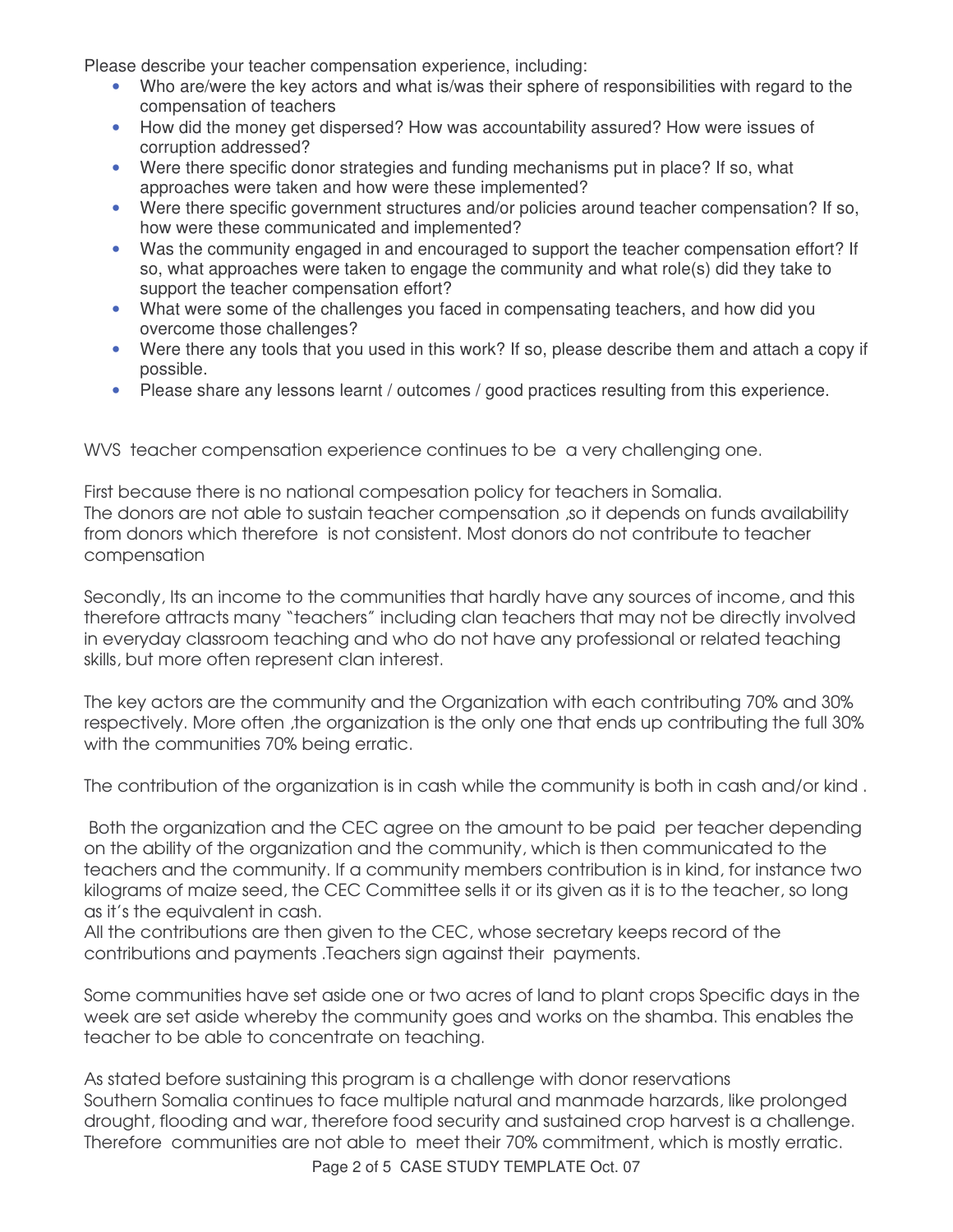We have partnered with WFP to provide school feeding successfully and now discussions on the possibilities of providing some food ration for the teachers have been initiated.

Close follow-up and sustained community mobilization and strengthening of CEC management and mobilization skills is one key strategy that we have used. Close monitoring of schools is another.

### **Policy and Coordination**

Please describe the policy and coordination elements of your teacher compensation experience. For instance:

- Who are/were the key actors and what is/was their sphere of responsibilities with respect to policy and coordination?
- Did you advocate for equitable teacher compensation? If so, describe the process and outcomes:
- Did you engage/ work with the government from the start of the process?
- Did you engage/ work with local or international donors during the process?
- How did you engage/ work with these other actors and ensure coordination?
- What were some of the challenges you faced in developing policy and ensuring coordination, and how did you overcome those challenges?
- Were there any tools that you used in this work? If so, please describe them and attach a copy if possible.
- Please share any lessons learnt / outcomes / good practices resulting from this experience.

WVS organizational policy on teacher compensation is benchmarked on the MSEE Standards on Community participation(Standard one) and informed by the fourth standard on teaching and learning, whereby the teacher needs to be motivated for him/her to provide quality teaching.

The Key actors therefore are the community ,the CEC's and World Vision.

As we advocate for equitable teacher compensation ,we also recognize the diverse circumstances that organizations work in and communities find themselves in especially with the absence of government and other support mechanisms. We also appreciate professionalism and therefore advocate that it be rewarded.

Also due to diverse funding mechanisms and opportunities, teachers compensation harmonization is still an issue at the NGO/Government coordination meetings, The Somalia support secretariate is advocating for more funding to Somalia with the issue of teachers compensation key.

#### **Teacher Motivation, Support and Supervision**

Please describe the teacher motivation, support and supervision elements of your teacher compensation experience. For instance, motivation and support may include in-service training; provision of housing, transportation, and food, etc.; defining what a teacher means in the community; building community respect for teachers; fostering student success to give teachers success, etc.

- Who are/were the key actors and what is/was their sphere of responsibilities with regard to teacher motivation, support and supervision? Please be sure to demarcate the roles of the government, community and international actors.
- How was accountability realized? Was there a code of conduct? If so, please describe and attach a copy if possible. How were issues of corruption and/or exploitation addressed?